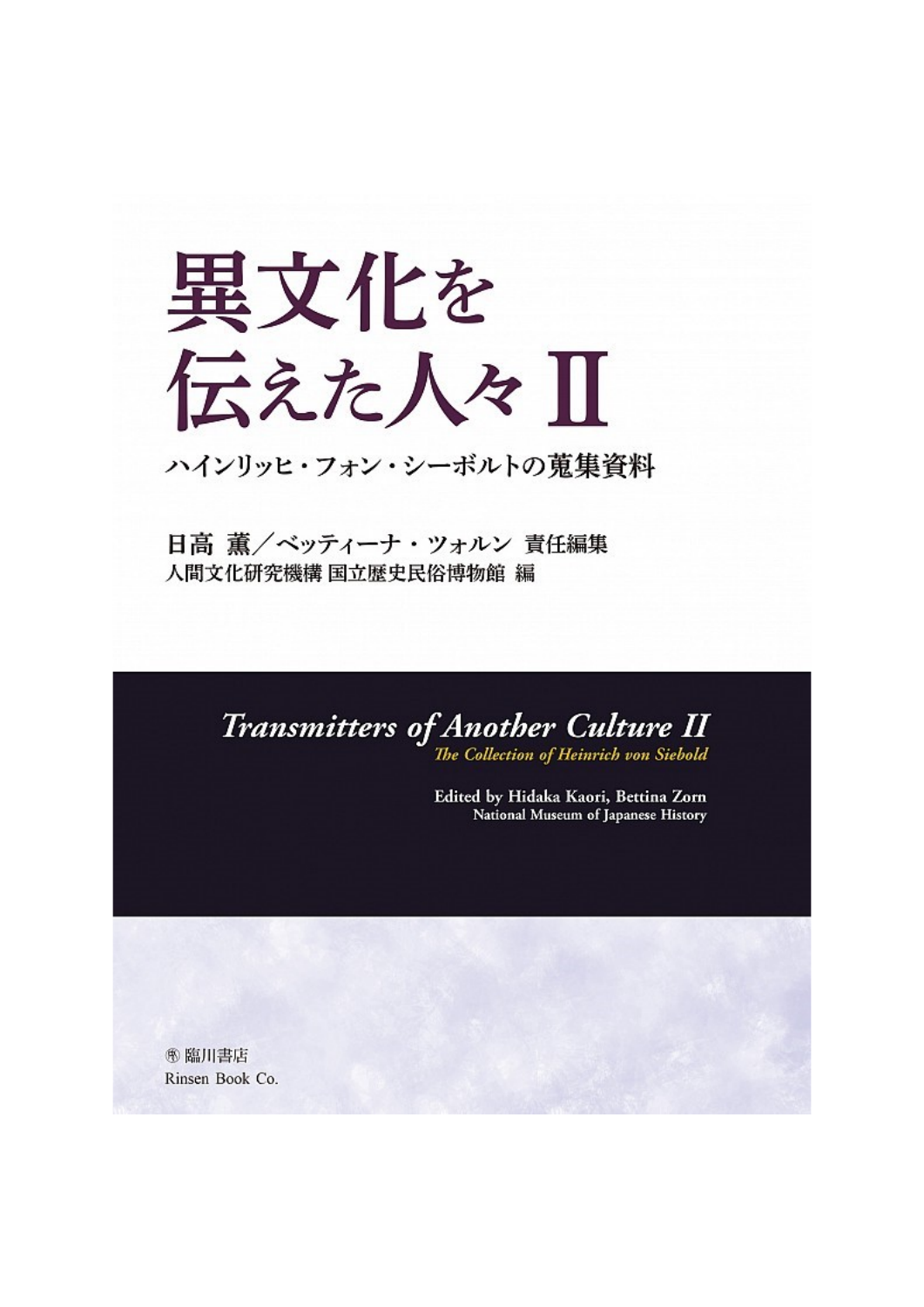## **Heinrich von Siebold's Collections at the MAK Museum of Applied Arts, Vienna**

(Formerly of MAK – Museum of Applied Arts, Vienna) JohannesWeninger

Heinrich von Siebold's close relationship with Vienna's Imperial-Royal Austrian Museum of Art and Industry, today's MAK – Museum of Applied Arts, Vienna, began in 1883.<sup>1</sup>In March of that year, he wrote the following letter to the director of the museum, Rudolf Eitelberger (1817-1885):

> During my more than eight years in Japan, I have assembled a collection of Japanese art objects, from the present time and from the older and best periods of art in this country, and they arrived here [Erbach Castle near Ulm] a few weeks ago. My dearest wish is to show them in a suitable hall of the ImperialRoyal Museum [of Art and Industry], and I add the hope that the objects may later be incorporated entirely.2

Siebold's request that the museum acquire his collection was not accepted at the time. The director replied in May: "As far as the acquisition of your collection is concerned, however, the museum's funds are fully committed for the near future." 3However, this first small exhibition of Siebold's collection, suggested in his letter, opened in that same month. Heinrich von Siebold himself wrote a short catalogue, which was published in *Mittheilungen*, the magazine of the Imperial-Royal Austrian Museum of Art and Industry

<sup>&</sup>lt;sup>1</sup> The Imperial-Royal Austrian Museum of Art and Industry (k. k. Österreichisches Museum für Kunst und Industrie), which opened in 1864, was subsequently known by the following names: Austrian Museum of Art and Industry (Österreichisches Museum für Kunst und Industrie, 1918-1938); State Arts and Crafts Museum in Vienna (Staatliches Kunstgewerbemuseum in Wien, 1938-1947); Austrian Museum of Applied Arts (Österreichisches Museum für angewandte Kunst, 1947-1990); MAK – Austrian Museum of Applied Arts, abbreviated as MAK (MAK – Österreichisches Museum für angewandte Kunst; Kurzform, MAK, ca. 1990-2018). Since 2018, the museum has been known as the MAK – Museum of Applied Arts (MAK – Museum für angewandte Kunst).

The MAK's collection also contains a large number of objects originally owned by the Imperial-Royal Austrian Trade Museum (k. k. Österreichisches Handelsmuseum), the majority of whose collection was acquired in 1907. This museum was founded in 1874 as the Oriental Museum (Orientalisches Museum) and was renamed the Imperial-Royal Austrian Trade Museum in 1886. The Trade Museum closed in the 1930s.

<sup>2</sup> Archive of the MAK – Museum of Applied Arts, Vienna, act 1883/ 207.

<sup>3</sup> Archive of the MAK – Museum of Applied Arts, Vienna, act 1883/ 305.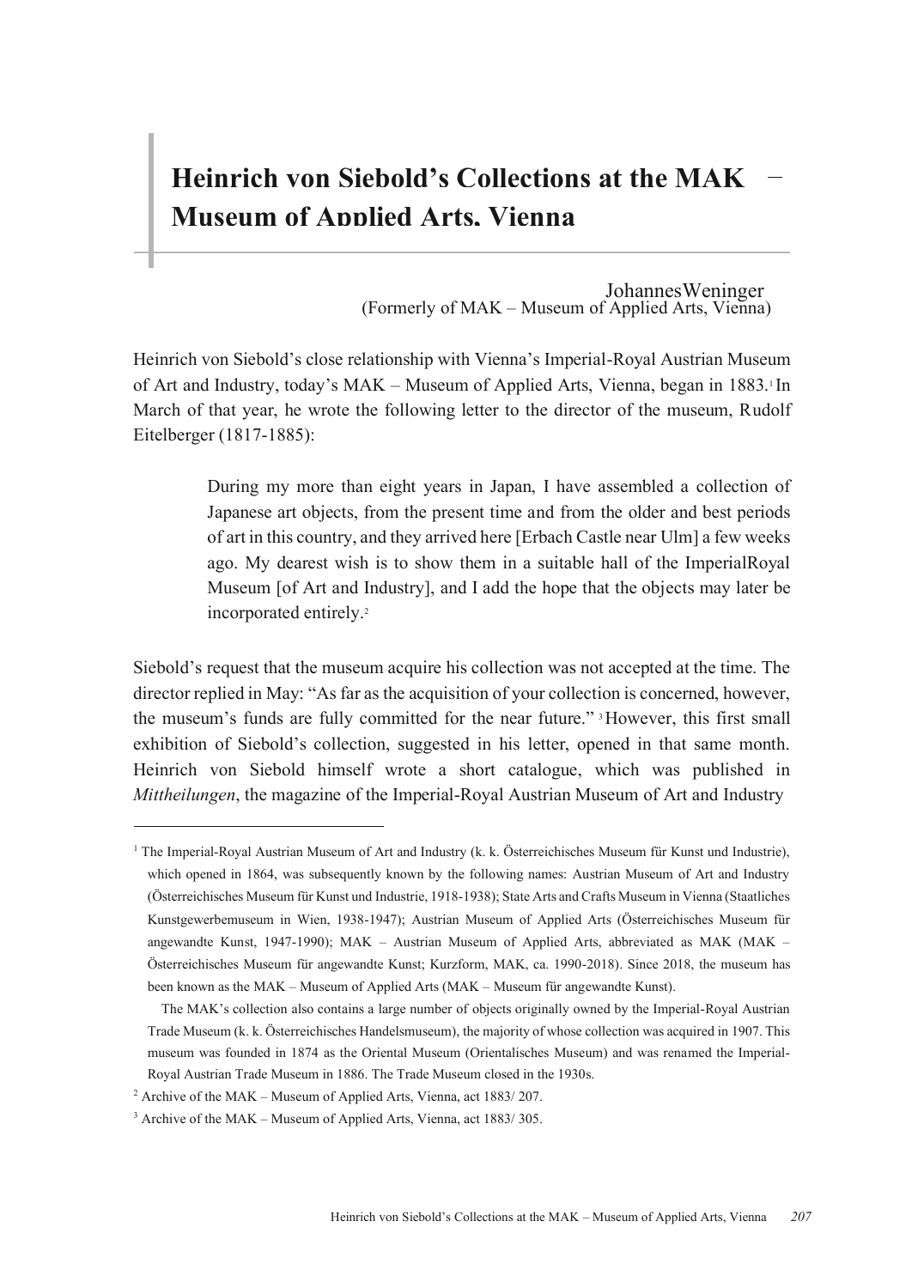$(hereafter Museum of Art and Industry);$ <sup>4</sup>the manuscript has been preserved in the

7 Brona = Eisen 9  $\overline{\mu}$  $\overline{\mathcal{L}}$ 

Fig. 1 Heinrich Siebold, handwritten catalogue of the 1883 exhibition at the Imperial-Royal Austrian Museum of Art and Industry. Archive of the MAK – Museum of Applied Arts, Vienna, act 1883/474.

museum's archives (fig. 1). Siebold lists eighty catalogue numbers, divided into chapters, sorted by object material.

In preparation for the recent exhibition *Japan in the Meiji Era: The Collection Heinrich von Siebold* (*Japan zur Meiji-Zeit: Die Sammlung Heinrich von Siebold*), Bettina Zorn, curator of the East Asian collection of the Weltmuseum Wien, identified in that museum's collection forty-seven of the eighty objects shown in 1883 based on the almost identical descriptions of these objects in the inventories.5Objects in the MAK's collection make up much of the remainder; these can be identified on the basis of Heinrich von Siebold's descriptions. The "collection of lacquer samples" listed under catalogue number

<sup>4</sup> *Mittheilungen des k. k. Österreichischen Museums für Kunst und Industrie* 18 (1883), pp. 441-45.

<sup>5</sup> Bettina Zorn, "Auf Spurensuche zur Sammlung Heinrich von Siebold des Weltmuseum Wien," in Kaori Hidaka and Bettina Zorn (eds.), *Japan zur Meiji-Zeit: Die Sammlung Heinrich von Siebold*, exh. cat. (Vienna: Weltmuseum Wien, 2020), pp. 27-29.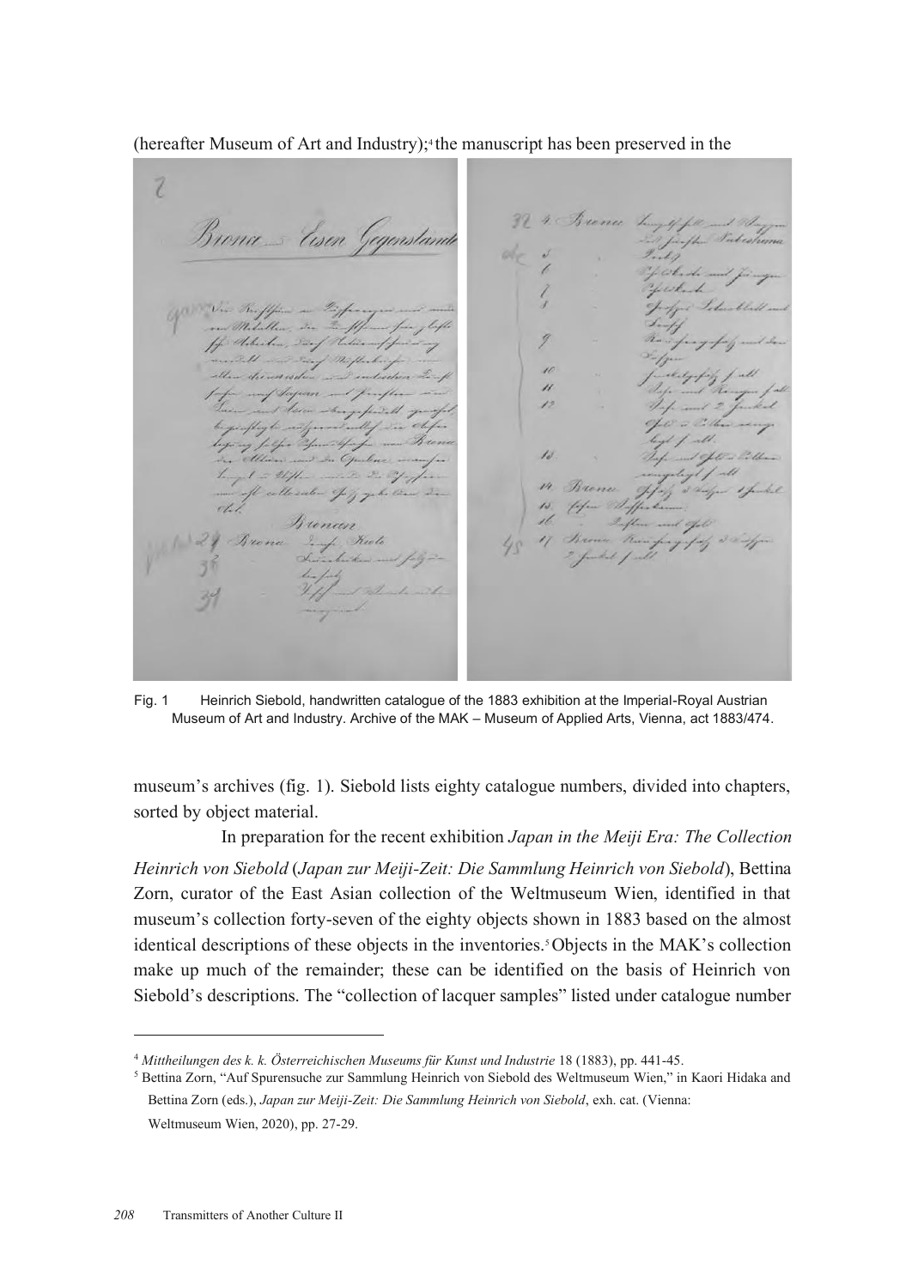27 is probably the three panels of sword scabbard samples that Heinrich von Siebold donated to the museum at the end of 1883 (inv. nos. LA 117-LA 119 [1883]; fig. 2).

Furthermore, the "dress [mantle] of the high priests of the Mouto sect, red silk with



Fig. 2 Collection of lacquer samples, nineteenth century. MAK – Museum of Applied Arts, Vienna, Heinrich Siebold collection, inv. nos. LA 117–LA 119 (1883). Photo: © MAK/ Georg Mayer.

Fig. 3 Standing beauty (given title), painting on silk. Signed Ko¯cho¯ro¯ Kunisadaga 香



蝶楼國貞画. MAK – Museum of Applied Arts, Vienna, Heinrich Siebold collection, inv. no.

KI 14989-6 (1883). Photo: © MAK.

the emperor's coat of arms in gold; eighteenth century," described under catalogue number 63, can be identified as the Buddhist priest vestment (*kesa* 袈裟) inventoried under number OR 247. This object entered the Museum of Art and Industry's collection when the collection of the Imperial-Royal Austrian Trade Museum (hereafter Trade Museum) was divided between the Museum of Art and Industry and the AnthropologicalEthnographic Department in the Imperial-Royal Court Museum of Natural History (k. k. naturhistorisches Hofmuseum) in 1907. Number 46 in Siebold's catalogue is a "collection of around twenty-eight pictures mounted on cardboard, compiled by the best Japanese artists." Ten of these were inventoried under the number KI 14989 (1883) in 1994 (fig. 3).

<sup>6</sup> Peter Noever, ed., *Japan Yesterday: Spuren und Objekte der Siebold-Reisen*, exh. cat. (Vienna: MAK, 1997), cat. no. 180, ill.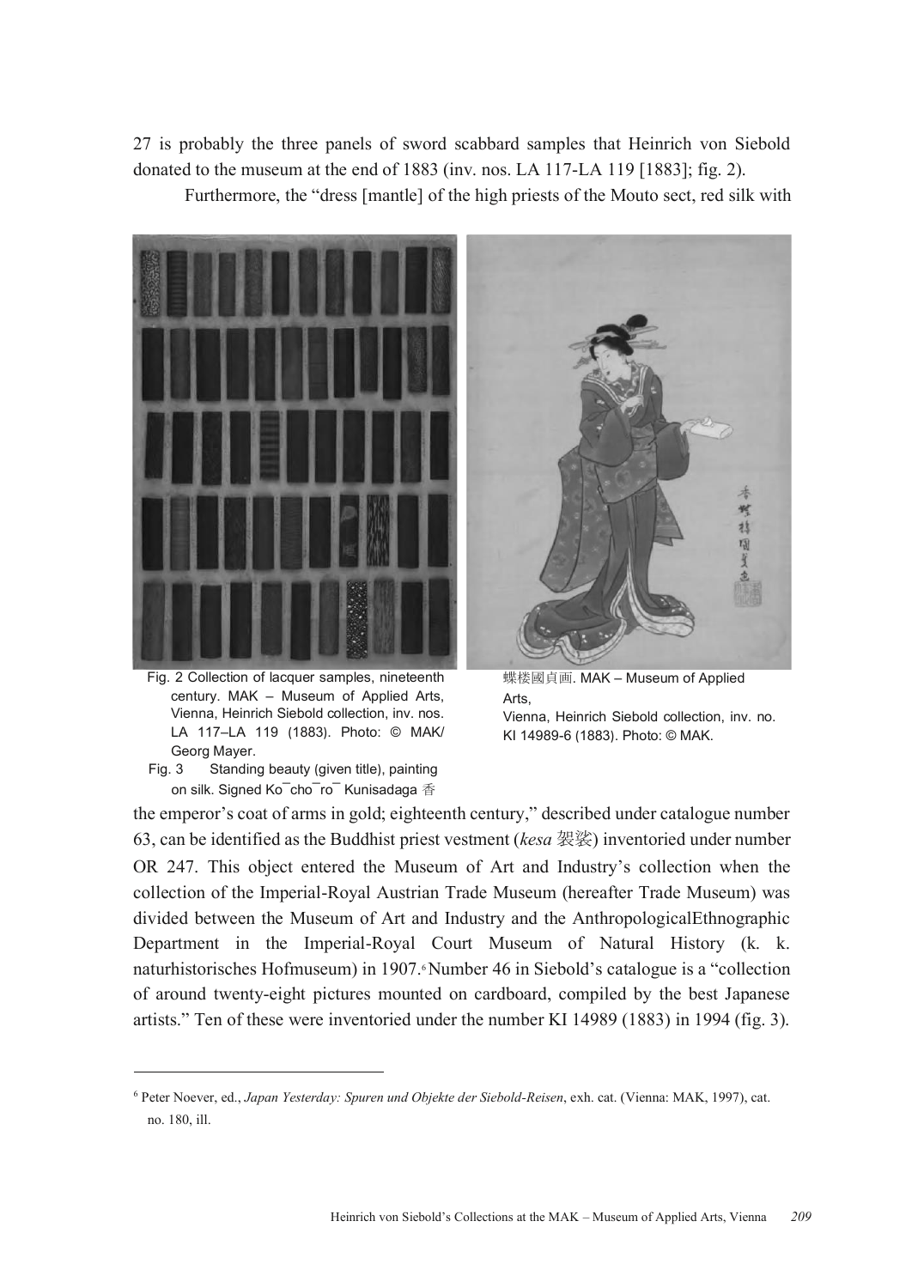The descriptions of the other objects predominantly we apons and painting stare unfortunately so general that exact identification is not possible.

Immediately after this first Siebold exhibition, a historical bronze exhibition took place in 1883 at the Museum of Art and Industry, with over 1,600 objects from "all over the world" on display. Thirty-five objects were again loaned by Heinrich von Siebold, who stated in a letter that he had "asked Mr. von Scala to send the Japanese and Chinese bronzes from my collection in the Oriental Museum." It is noteworthy that only three of Siebold's loans were Japanese; all others were of Chinese origin. From this letter we learn that parts of Siebold's collection had already been deposited in the Oriental Museum, the precursor to the Trade Museum. Unfortunately, the archives of this museum can no longer be found; therefore, we do not know which objects were deposited there and when.

Siebold's contacts with the progenitor of the Oriental Museum began in 1873, when the Vienna World's Exposition took place. Siebold was part of the Japanese delegation, and Arthur von Scala (1845-1909) was part of the Circle Oriental. Founded on the occasion of the world exhibition and represented with its own pavilion on the exhibition grounds, the Circle Oriental aimed to intensify economic and cultural contacts between the Austro-Hungarian monarchy and Asian countries. In 1875, Scala became the founding director of the Oriental Museum, which was established in 1874 from the Circle Oriental. In 1886, it was renamed the Imperial-Royal Austrian Trade Museum. The museum's focus was primarily on economic interests, but Scala developed a lively collecting activity that went beyond the official goals of this institution. He thereby created a sizeable collection of Asian art in just a few years.7Scala was also able to cooperate with the network of Austrian missions abroad, which helped to support museums with so-called consular collections, whose materials, samples, and handicraft objects were collected in part by members of diplomatic missions. The contribution of this museum to laying the groundwork for the understanding in Austria today of the Asian world can hardly be emphasized enough.

Unfortunately, research into this museum must remain incomplete at present because this institution and its archives no longer exist and some volumes of the inventory have been lost. The acquisition data in the existing inventories of the MAK does show, however, that Heinrich von Siebold's collection was registered in the years 1892-1893. There is evidence of 1,064 inventory numbers with the provenance "Heinrich von Siebold." These represent a still larger number of objects.

Additional clues lie in the Trade Museum's annual report for 1892, which contains two short but unfortunately ambiguous references to the acquisition of Heinrich von Siebold's collection. The following announcement can be found in a note on ongoing activities during that year: "The museum's collections are likely to receive a very

<sup>7</sup> Johannes Wieninger, "'Er brachte viel Eigenartiges und Notwendiges mit': Arthur von Scala als Mittler zwischen Ost und West und die Grundlegung der Asiensammlung des heutigen Museums für angewandte Kunst 1868-1909," in *Ausstellungskatalog: Kunst und Industrie — die Anfänge des Museums für angewandte Kunst* (Vienna: MAK, 2000).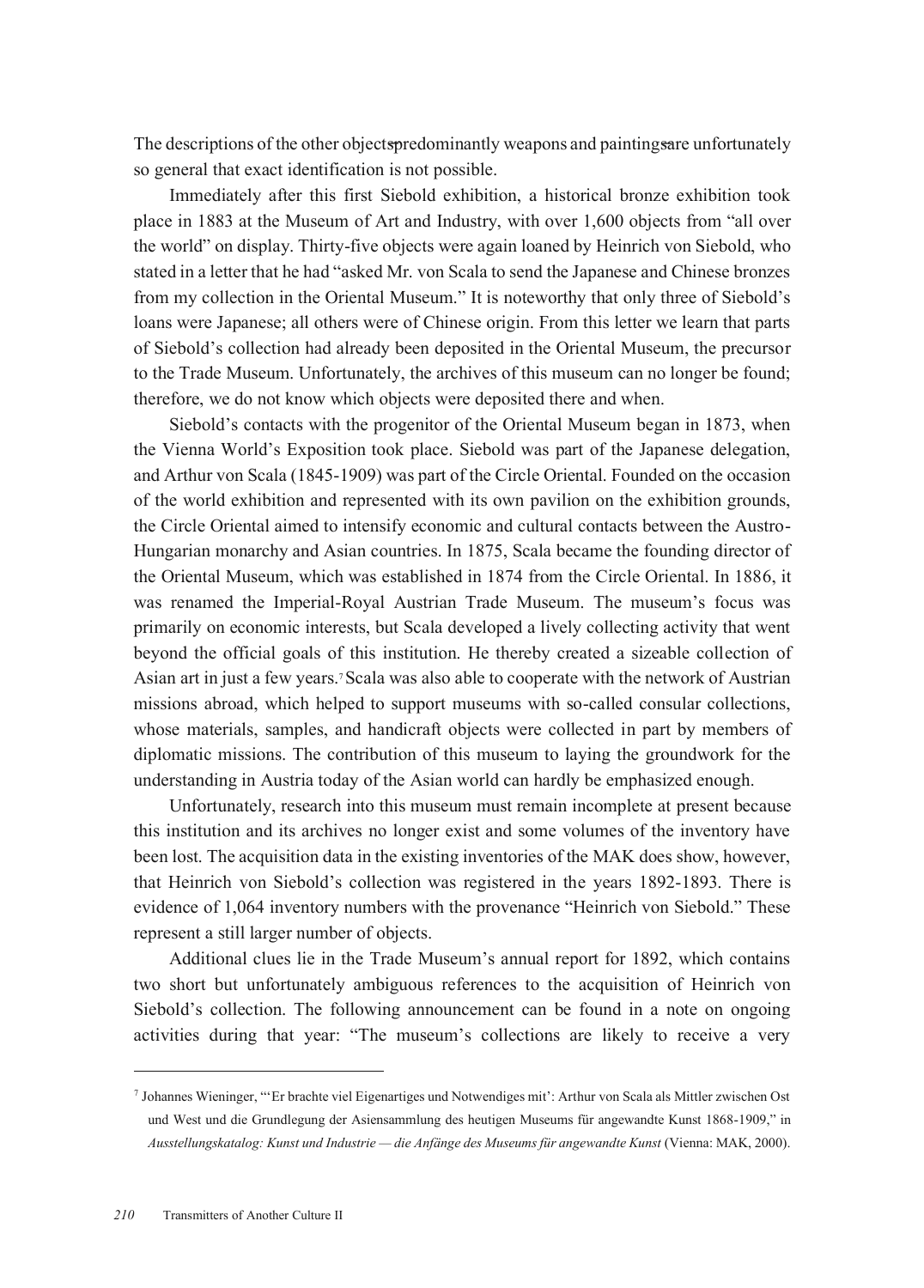substantial expansion in the near future through a larger Chinese and a no less important Japanese collection. The latter, the collection of Freiherr von Siebold, consists mainly of Japanese images and religious objects in wood, armors, and weapons as well as faience and textile objects. Both collections . . . are currently on display in the Trade Museum."8The 1892 annual report highlights the new collection as follows: "A patron of our institution . . . found himself motivated to dedicate to the museum his collection, which he had built up during a long stay in China and Japan and increased through the well-known Siebold collection, which he had largely acquired. In one fell swoop, individual departments of the East Asian collection have achieved a significance that would otherwise have taken years."<sup>9</sup>

The patron mentioned in description above can only be the Austrian industrialist Hermann Mandl (1856-1922), who, according to inventory entries, dedicated an extensive Asian collection to the Trade Museum in 1892. The text passage is somewhat unclear: on the one hand, it could mean that Mandl acquired the japonica in his collection from Siebold; but on the other hand, it could also mean that Mandl had acquired the entire Siebold collection before his 1892 donation to the museum. The latter scenario is indicated by the list of object groups, which contains "a collection of original sketches by Japanese painters, [and] finally an extensive series of hand-cut stencils." But it is precisely these two "blocks" that are clearly noted in the Trade Museum's inventory as "from the Heinrich von Siebold collection." A definitive clarification of the relationship between the Mandl collection and the Siebold collection will likely be possible only on the basis of original archive materials, which are not available. In any case, one can assume that Mandl acquired the japonica in his collection from Heinrich von Siebold and that the annual report mixed up the description of the two donations.10

The objects in the MAK from the 1892 donation can be divided into the following large object groups: over 8,000 *katagami* 型紙 stencils (fig. 4); 117 *tsuba* 鐔 sword guards (fig. 5); 2,600 sumi-e ink drawings (fig. 6); 6 folding screens; 63 scroll paintings, 36 with Buddhist content; 3 Buddhist sculptures; 3 miniature shrines (*zushi* 厨子) small and 1 large portable altar (*butsudan* 仏壇); architectural fragments from the Tokugawa tomb at Zōjōji 増上寺 temple in the Shiba neighborhood in today's Tokyo (the largest of the donated objects); fig. 7); 58 ceramic and porcelain objects, mainly Arita and Satsuma goods; approximately 20 pieces of lacquerwork, of which most are hairpins and combs in addition to a writing case and two small boxes; a small group of fewer than 10 metal objects, including 2 chevron-shaped gongs from the Kamakura period; and 30 textiles objects,

<sup>8</sup> "Ausstellungen des k. k. österreichischen Handels-Museums," *Das Handelsmuseum* 7 (1892), p. 639.

<sup>9</sup> Franz Coronini, "Jahresbericht des k. k. Österreichischen Handelsmuseum für das Jahr 1892," *Das Handelsmuseum*  8 (1893), pp. 317-21.

<sup>&</sup>lt;sup>10</sup> When the Museum of Art and Industry took over the bulk of the Trade Museum's collection in 1907, the new provenance indication "from the Trade Museum" obscured the true origin of the Japanese collection. It is only since the 1990s that this donation from 1892, at least as far as today's MAK is concerned, has been reconstructed.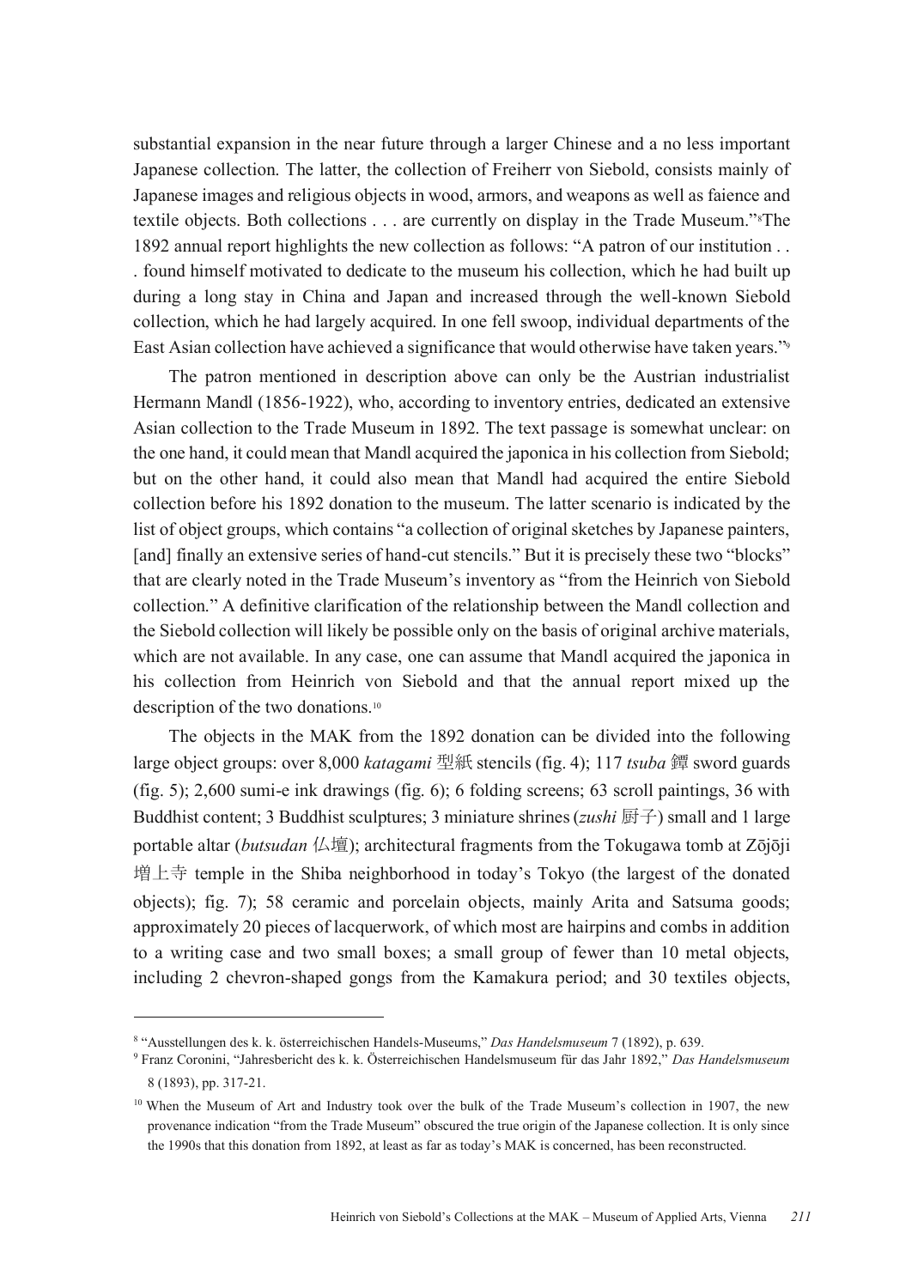including kimono, obi, tunics, and Buddhist vestments. Printed works such as books are remarkably few in number. Woodcuts were not included in this donation.

In 1897, Arthur von Scala left his post as director of the Trade Museum to become director of the Museum of Art and Industry. This change was connected with growing criticism of his collection policy, which was more vigorous than was necessary if the goal



Fig.4 *Katagami* stencilwithwoodgrainpattern, nineteenthcentury.Imperial-RoyalAustrian TradeMuseum,HeinrichSieboldcollection, inv.no.OR 3925-978 (1892/1907. Photo:©MAK/GeorgMayer.





Fig. 5 Sword guard (*tsuba*) with the demon Fig. 6 Smoking Bodhidharma, nineteenth cenqueller Sho¯ki 鍾馗 (Zhong Kui) and a demon, tury, ink on paper (sumi-e). Imperial-Royal nineteenth century, Yokoya school. Imperial- Austrian Trade Museum, Heinrich Siebold Royal Austrian Trade Museum, Heinrich Siebold collection, inv. no. HM 13203 (1892/1907). collection, inv. no. OR 1305 (1892/1907). Photo: © MAK. Photo: © MAK/Katrin Wisskirchen.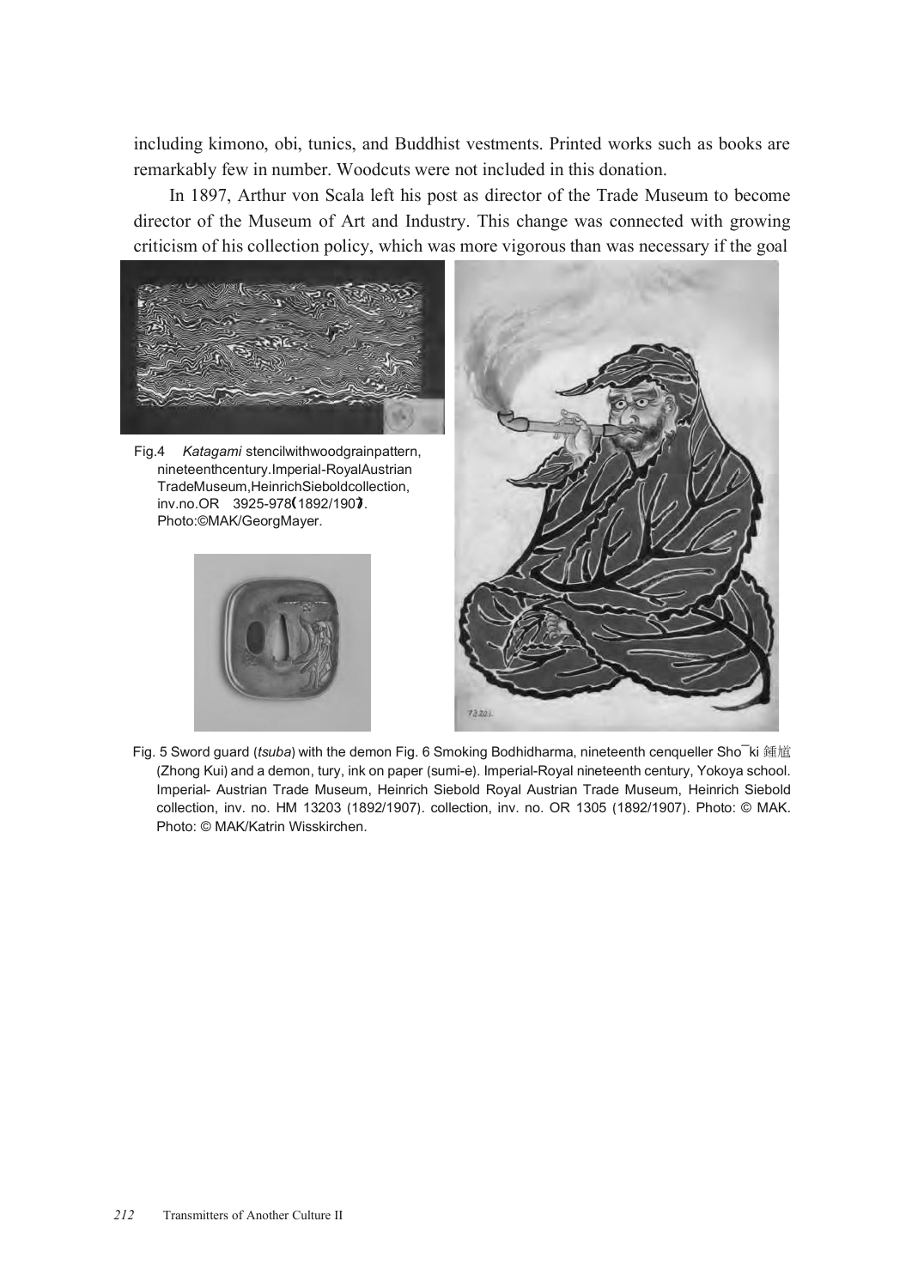

Fig. 7 Two panels of the interior of a memorial shrine from the Tokugawa burial area at  $Zo^-i$ o $^-i$ i, Shiba, Tokyo, attributed to Kano¯ Tsunenobu 狩野常信(1636-1713), about 1710. Imperial-Royal Austrian Trade Museum, Heinrich Siebold collection, inv. no. OR 3930-1/2 (1892/1907). Photo: © MAK/Georg Mayer. were to promote the empire's commercial interests alone. In his new role at the Museum of Applied Arts and Industry, Scala brought his enthusiasm for Asian art and immediately started to organize major exhibitions: first, two on the subject of Japanese ukiyo-e woodblock prints, including the world's first major exhibition on Hokusai in 1901, and then in 1905, an "exhibition of older Japanese works of art," for which all of the museum's galleries had to be cleared. In addition to lenders from aristocratic and industrial circles, the Trade Museum and Heinrich von Siebold were the main lenders for this major exhibition. Considering that most of the exhibited works loaned by the Trade Museum originally came from Heinrich von Siebold's collection, we can conclude that the majority of the objects on display in the 1905 exhibition can be referred to as the "Heinrich von Siebold collection."

The 1905 exhibition's slim catalogue, which barely mentions individual objects, is important because it gives us insight into the collections that Heinrich von Siebold still owned at that time.11The description of the exhibition makes clear that a rich collection of objects was displayed, even if the descriptions themselves are unsystematic. For example, one section of Siebold's collection is only briefly described as follows: "Screens, *kakemono*  掛物 [hanging scrolls], and fans. In the middle is a Buddhist temple image from the fourteenth century. In the first showcase is lacquerwork, mainly toiletry objects; next to it a wood carved sutra table with a lidded box, both from the Kamakura period; [there is] a

<sup>11</sup> *Ausstellung von älteren japanischen Kunstwerken* (Vienna: k. k. Österreichischen Museums für Kunst und Industrie, 1905).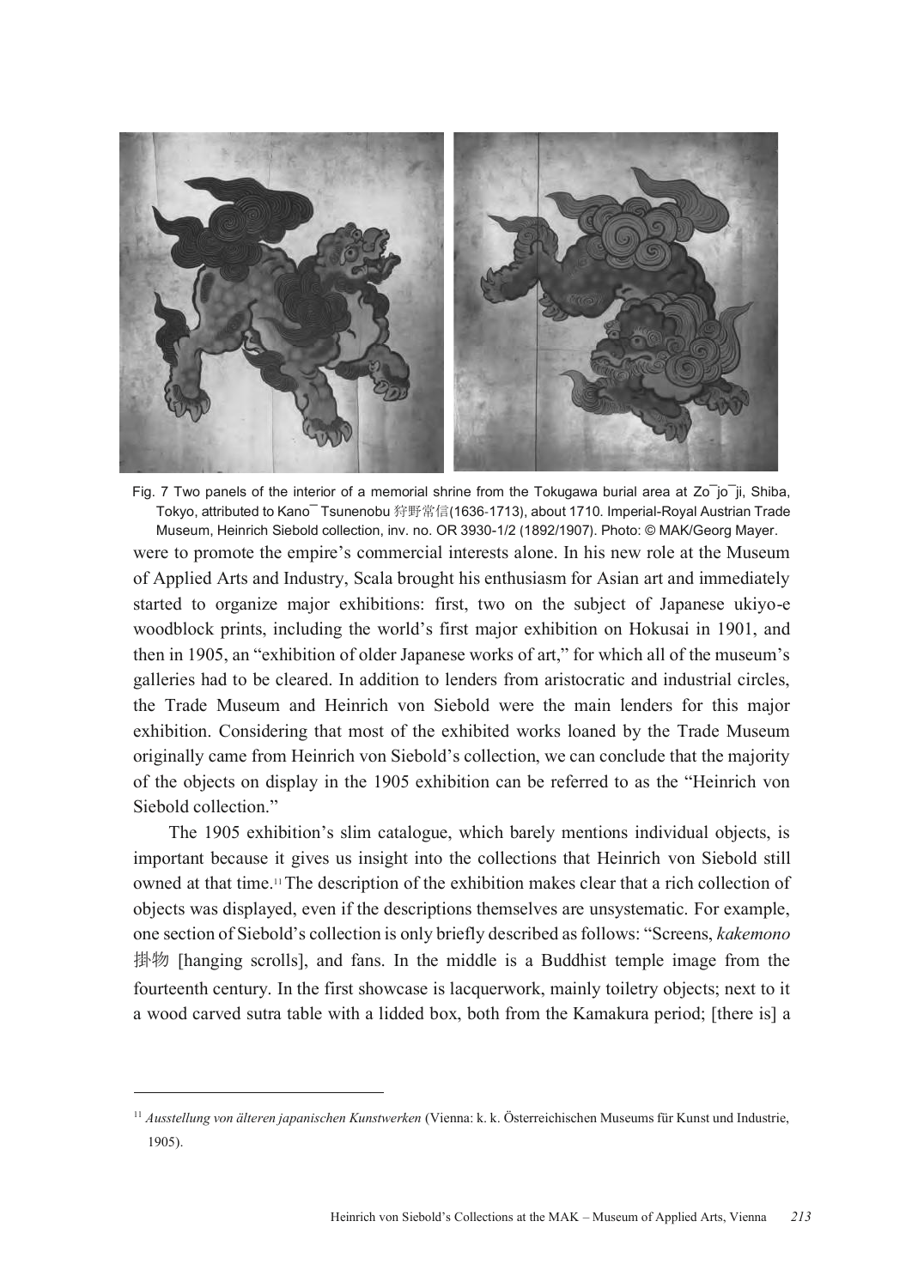second showcase with silver vessels and lacquer bowls for making tea and for sipping the wine."12

In any case, this list, which spans several pages, shows a rich and valuable collection, with many superior works of art, which were highlighted in the catalogue: "a cassette made of black lacquer with mother-of-pearl inlay and with painted decoration"; "a collection of old Japanese woven fabrics"; "a dagger in silver and gold from a temple in Ise," which was displayed next to swords and sword ornaments; "a number of Japanese books with woodcuts and hand drawings"; a larger collection of armaments and ornaments; "a gold lacquer box with landscapes and flowers paintings (a gift from His

Majesty the Emperor of Japan)"; "a round container for powdered tea (from [Ogata] Kōrin 尾形光琳)," and a number of Buddhist sculptures and paintings.

This exhibition presented an opportune occasion for the Museum of Art and Industry to make a major purchase from Heinrich von Siebold. First and foremost was the collection of over eight hundred ukiyo-e, as single sheets and also glued into albums, which formed the basis for the collection of Japanese prints in today's museum (fig. 8).

The second large group of this purchase was the "collection of ancient Japanese woven fabrics (especially for court costumes, priestly robes, and women's belts)" in the exhibition catalogue. The textile samples were purchased in two installments, in 1905 and 1907. This part of the collection was the first to be scientifically processed and published. Moritz Dreger (1868-1939), curator and internationally recognized textile expert at the museum, is likely to have encouraged this purchase. Indeed, one can assume that he also advocated the acquisition of the ukiyo-e collection, as the fabrics reproduced in the prints are of utmost importance for a textile specialist. For Dreger, this textile collection was the occasion for publishing a historical outline of Japanese textile science. His introduction explains in the history of the collection:

> The exhibition of older Japanese works of art gave the museum the opportunity to acquire a number of excellent old Japanese color woodcuts and old East Asian fabric samples. . . . They were previously collected by Philipp Franz von Siebold,

<sup>&</sup>lt;sup>12</sup> In the foreword, director Arthur von Scala writes: "Dr. Nakanome had together with the well-known connoisseur of Japan, Baron Heinrich von Siebold, the goodness of helping us with the preparation of the catalogue, for which we are thankful, as Baron von Siebold supported us in every manner on this occasion. Nakanome is that Japanese Germanist Nakanome Akira 中目覚, who was studying geography in Vienna from 1888. Nakanome already taught Count Coudenhove-Kalergie in Japanese and in 1924 published a small volume *German Letters* in Osaka, which contains, among other things, his correspondence with Heinrich von Siebold."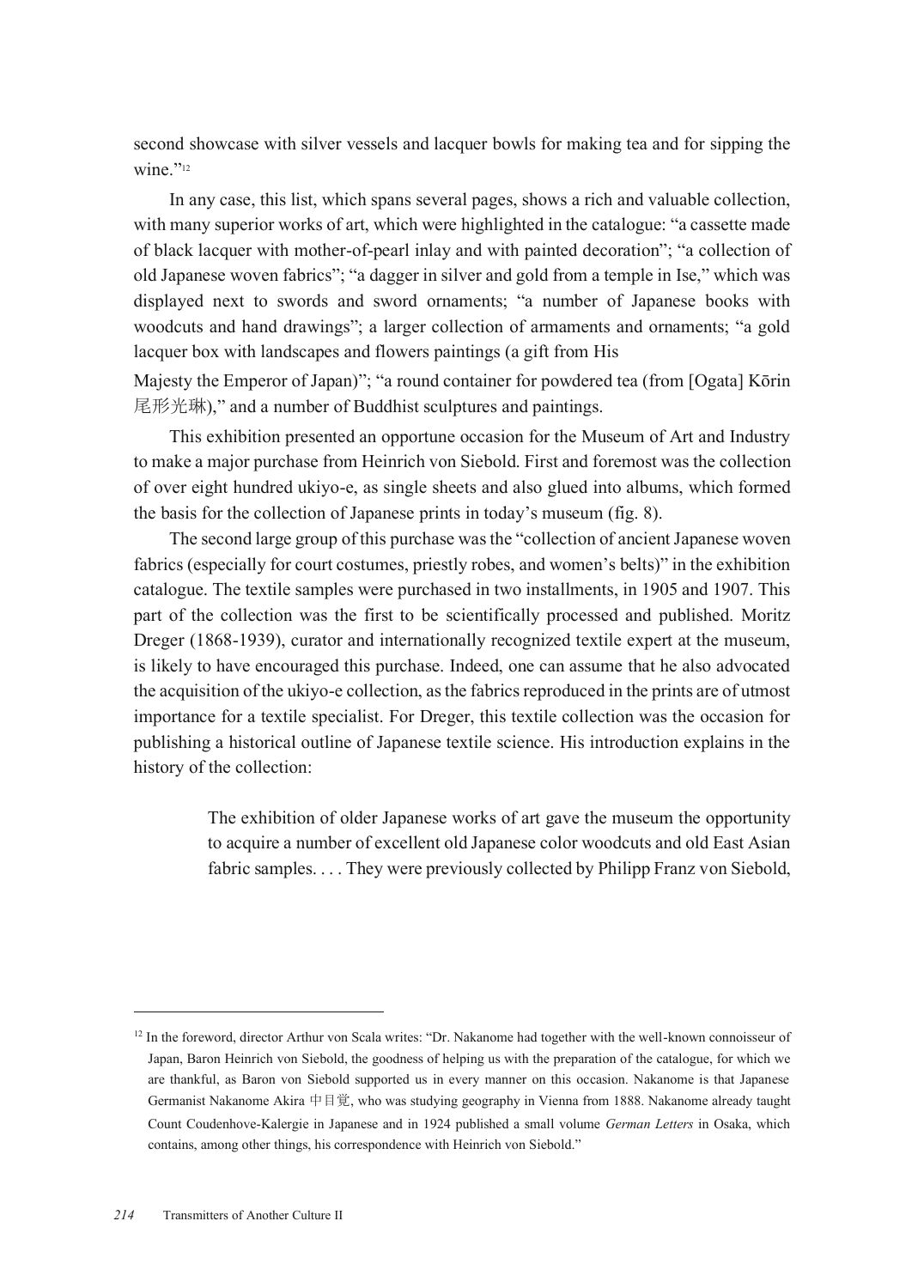who is still highly valued as a geographer today, at a time when the land was still almost inaccessible to strangers.13

From this account we learn that Heinrich von Siebold also owned and passed on objects from the collection of his father, Philipp Franz. One of the fabric samples in Philipp Franz's collection is identical to the fabric of a noh costume from Heinrich's collection, which can hereby also be described as having its origins in the father's collecting activities. We also find documentary support for this provenance with respect to the books acquired on the occasion of the exhibition: the books from Heinrich von Siebold's collection came with his father's ex libris stamp "von Siebold Jedo" as well as a Japanese collector's stamp, which is also on the handscroll *The Story of the Rich Man of Umezu* (Geschichte vom reichen Mann zu Umezu; inv. no. OR 3228), an object that does not seem to fit into the overall picture of the son's collection.14There are a number of such intersections between these two Siebold collections, which they become visible only by chance.

Heinrich von Siebold died on August 11, 1908, and his collection was placed on sale in Vienna beginning in March 1909. A leaflet from the gallery Au Mikado, which handled the sale, states that the Heinrich von Siebold collection "was exhibited in Würzburg in 1897. Part of this collection was later displayed in 1905 on the occasion of the exhibition

<sup>13</sup> Moritz Dreger, "Ältere ostasiatische Gewebe im k. k. Österreichischen Museum für Kunst und Industrie," *Kunst und Kunsthandwerk* 8 (1905), pp. 625-53.

<sup>14</sup> Tsuji Eiko, *Zaigai Nihon emaki no kenkyū to shiryō: Zoku hen, kenkykyū hen, Kasama sōsho* 366 (Tokyo: Kasama Shoin, 2006), pp. 197-218.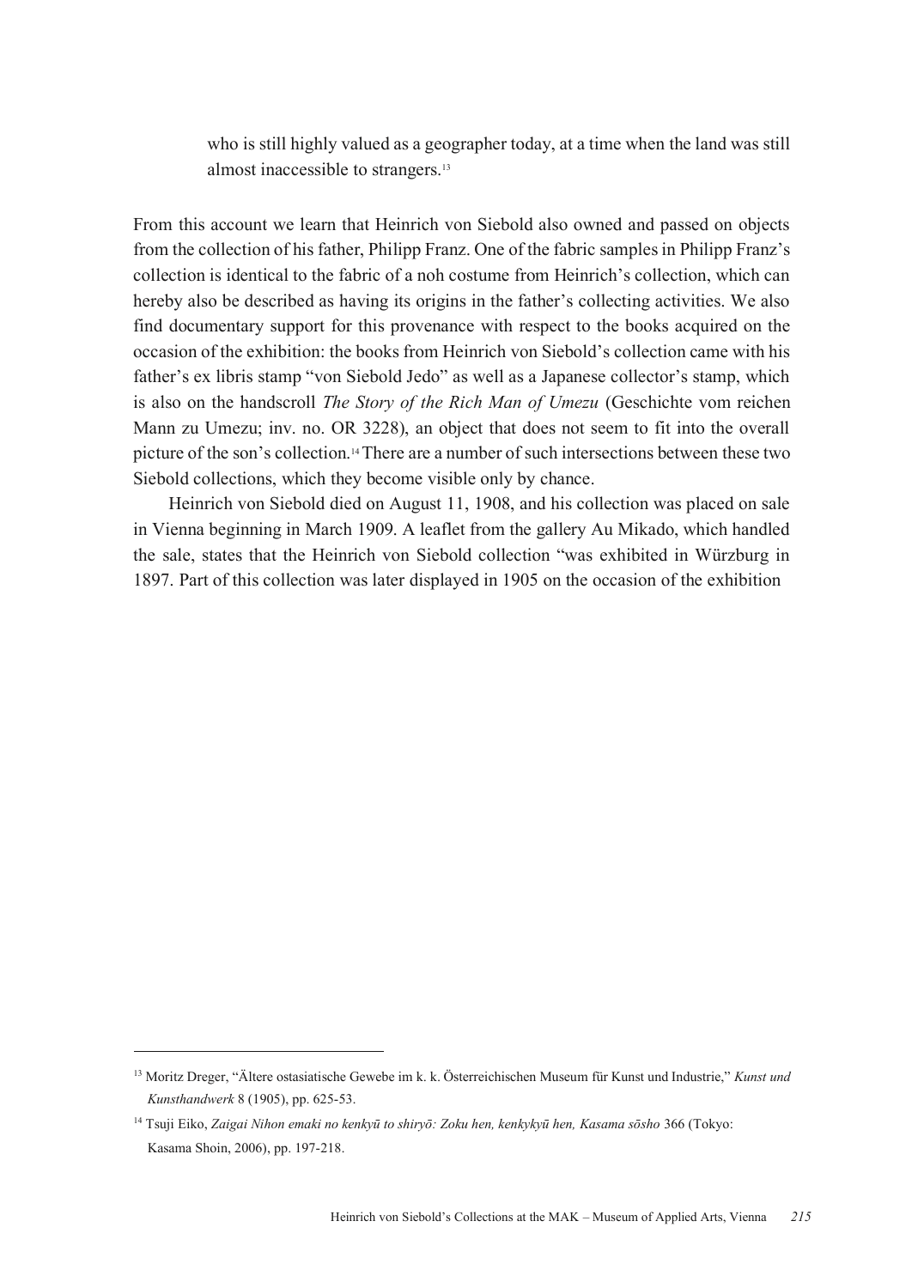

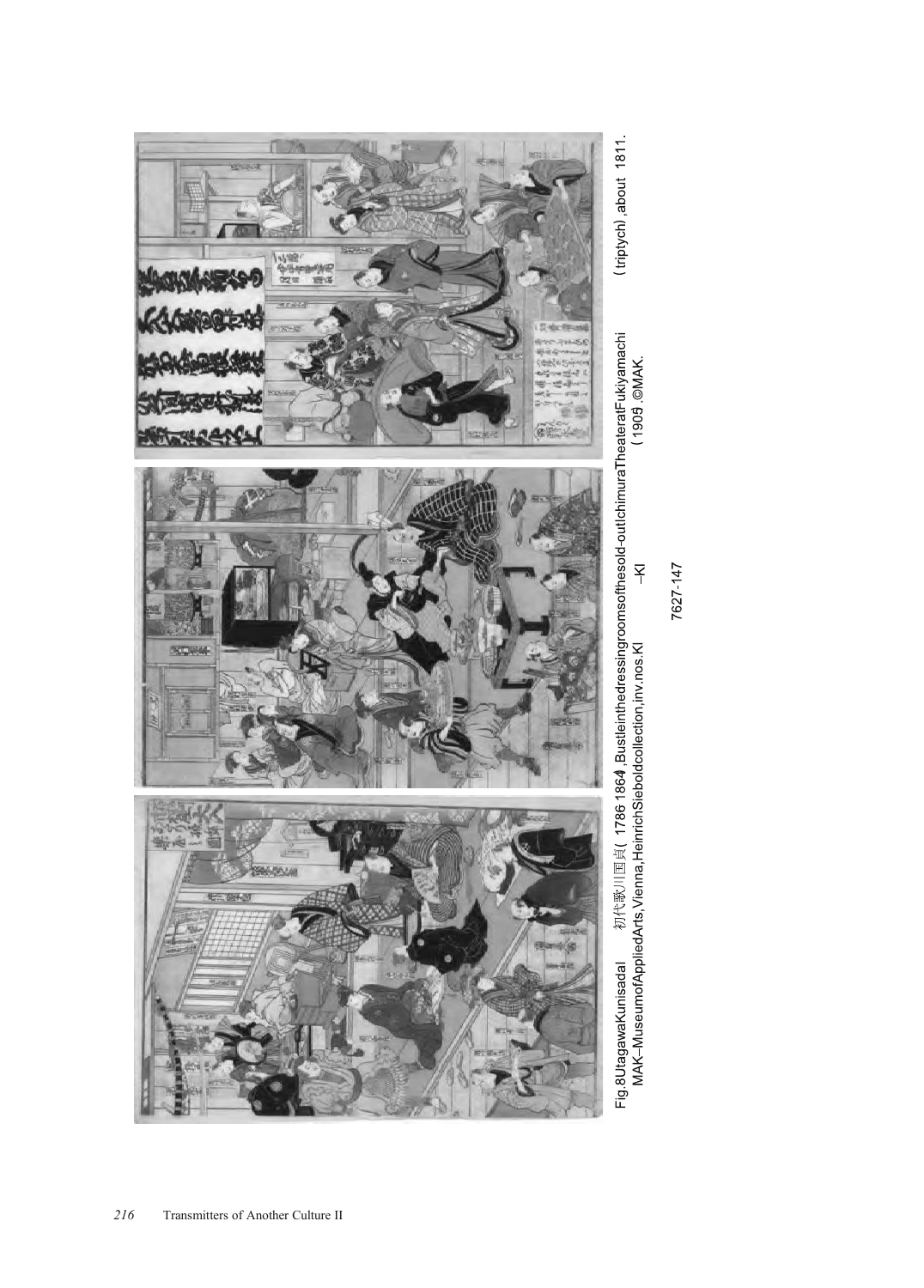

Fig. 9 Cabinet, *nanban* lacquerware, about 1620. MAK – Museum of Applied Arts, Vienna, Heinrich Siebold collection, inv. no. LA 158 (1909). © MAK.

of older Japanese art objects." In the same leaflet, a keyword-like description of the collection is given: cult objects, weapons, armor, bronzes, porcelain (especially Satsuma goods), lacquerware, textiles, embroidery, clothes, hanging scroll paintings (the oldest and most valuable is from) Kanaoka ("painted in the year 870"), books, manuscripts, maps, screens, netsuke, *tsuba*, coins, flags, rifles, "objects from the Stone and Bronze Ages," and "many ethnographic objects," among other items. The "extraordinarily impressive collection of antique stencils" has its own description: "To get an idea of the great variety of these stencils, we should note that among the approximately 120,000 existing stencils in the collection, there are almost none of the same."<sup>15</sup>

The Museum of Art and Industry acquired only a few objects in this sale, including the "black lacquer cassette with mother-of-pearl inlay and with painted decoration." This object, which had been exhibited in 1905, is a *nanban* writing cabinet from the early seventeenth century (inv. no. LA 158 [1909]; fig. 9).

<sup>&</sup>lt;sup>15</sup> The indication of 120,000 *katagami* is probably a misprint in the announcement, because Heinrich von Siebold was in sales negotiations with the Grassi Museum in Leipzig shortly before his death, and in a letter identical to the one in the Vienna leaflet, he mentions only 12,000 stencils. Kindly communicated by Wolfgang Scheppe, curator of the exhibition *Logical Rain / The Logic of Regens*, Dresden State Art Collections, 2015.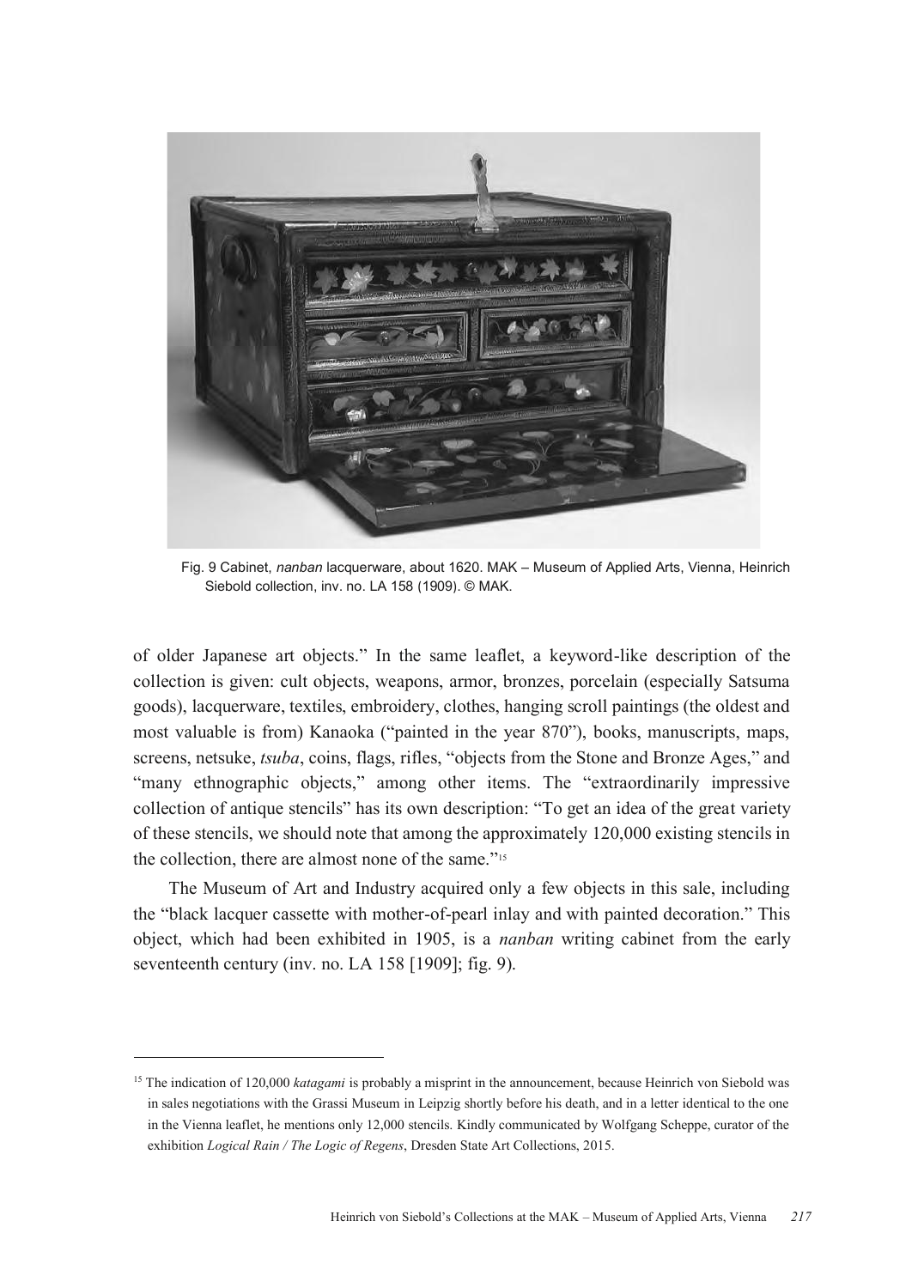A summary of Heinrich von Siebold's collection points to impressive quantities of objects. This leads us to ask: Where did he acquire the large number of katagami? How did he obtain thousands of ink drawings? How was it possible for a single collector to acquire such a large number of Buddhist paintings, sword ornaments, samurai armor, and other works of art and bring them to Europe? How did he acquire the shrine from Zōjōji?

Let us try to answer some of these questions.

In the eighteenth and nineteenth centuries, the production and trade of *katagami* stencils were subject to strict regulations, in which the kimono shops in major cities played a central role. They had a large collection of *katagami* in stock. However, if there was not a suitable one, it had to be ordered and made. *Katagami* that were no longer usable were not discarded, but were instead kept in the archive and could be used as a template for future orders. In this way, extensive collections of *katagami* were amassed. With the social changes during the Meiji period (1868-1912), production conditions, contemporary tastes, clients, and fashion changed. Fashion stores had to reorient themselves or close, and the extensive *katagami* collections that had been created over generations were worthless and often destroyed.

The upheavals of the Meiji period affected Buddhist complexes to an even greater degree. Heinrich von Siebold's contemporary Ernest F. Fenollosa offers his perspective on this subject:

> Just at this moment the Japanese themselves were turning from all their old traditions. . . . In the breakup of the feudal system, many of the proudest old lords or "daimyo" had been reduced to poverty. Their retainers suffered a similar fate. Collections of paintings, porcelains, lacquers, bronzes, and prints were scattered, and treasures that are now almost priceless could at that time be bought for a few yen. . . . The abolition of Buddhism as a national religion, so to speak, came with the downfall of feudalism, and as a consequence, the treasures of the temples fared only a little less badly than those of private homes and castles.16

During such tumult, Heinrich von Siebold may have succeeded in acquiring parts of a temple collection. Specifically, some notes pertaining to the group of religious objects in Siebold's collection seem to indicate that both paintings and liturgical vestments came from a temple on the outskirts of Kyoto. For example, on the backside of the Five Large Kokuzō Bodhisattva Mandala hanging scroll (OR 3237), there is a dedicatory inscription with the following note: "Written in 1801 by a priest of Kazan Genkeiji [*sic*] 花山元慶寺, Bisshū

<sup>16</sup> Ernest F. Fenollosa, *Epochs of Chinese and Japanese Art: An Outline History of East Asiatic Design* (London: Dover, 1912) vol. 1, pp. xiv-xv.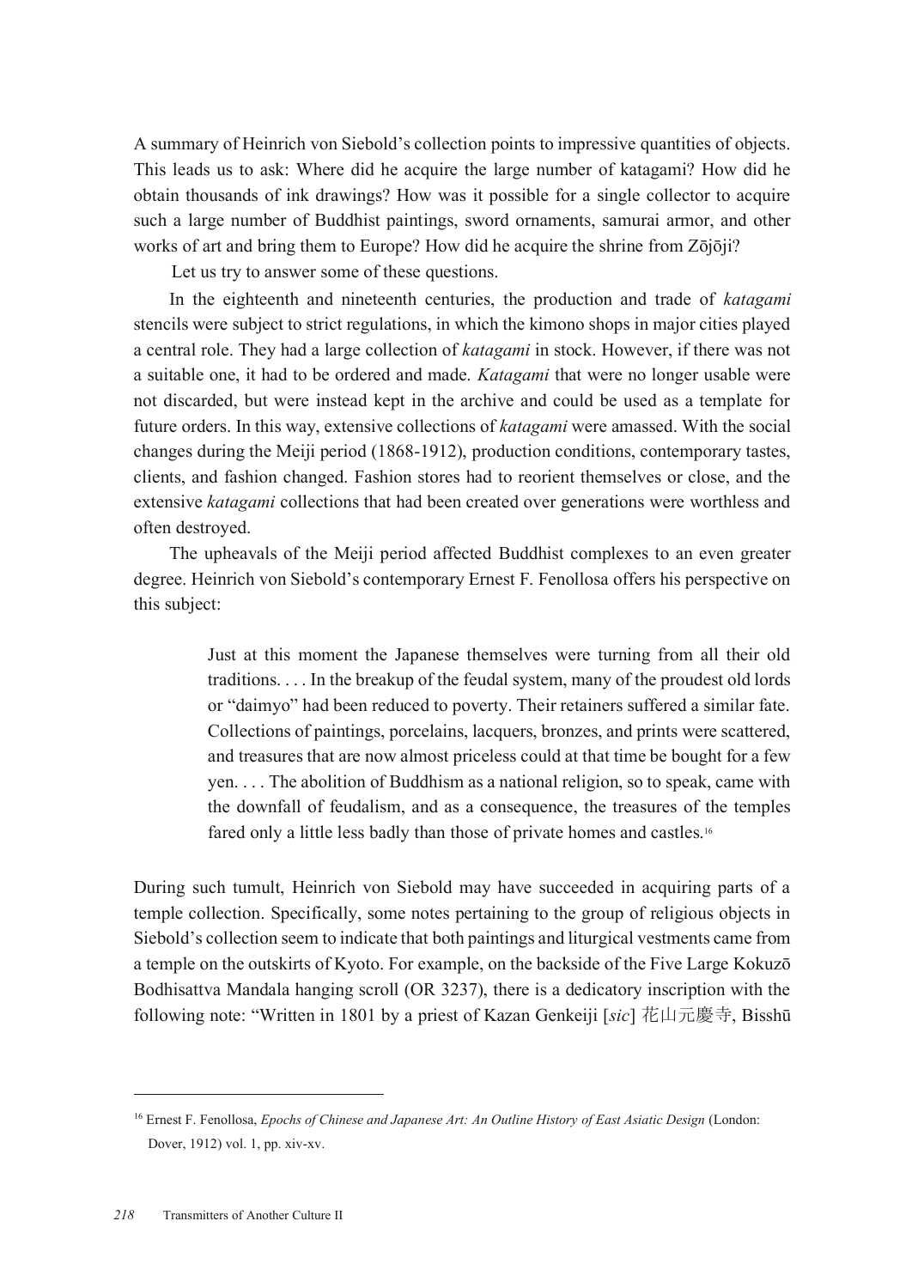Ryōyu."<sup>17</sup>Gangyōji (the correct reading of the name) is a temple of the Tendai  $\overline{\mathcal{R}}$  finition sect in the Yamashina 山科 area of Kyoto.

The formerly monumental and splendid Tokugawa mausoleum complex at Zōjōji was opened to the public during the Meiji period and was soon designated an "important cultural monument"; but it was largely destroyed by the bombing of Tokyo during World War II. In the temple's archives we find a reference in 1878 that one of the numerous halls was demolished because of dilapidation and was not rebuilt. This was the memorial shrine for Tokugawa Tsunashige 徳川綱重(1644-1678), son of the third shogun, brother of the fourth and the fifth shoguns, and father of the sixth, Tokugawa Ienobu 徳川家宣 (1662-1712), who had the lavish shrine built for his father in 1710. It is very likely that the architectural fragments kept in Vienna are from this complex.18

Other sculptural reliefs in the MAK collection, one of which was also shown in the photographically recorded exhibition at Erbach Castle in 1884, <sup>19</sup> show astonishing similarities with the reliefs inside the octagonal hall (*hakkakudō* 八角堂), which housed the tomb of the second Tokugawa shogun Hidetada 秀忠(1579-1632). These reliefs can also be dated to around 1630-1635, but whether they come from the octagonal hall, which was photographically documented only after 1882, cannot be determined exactly. However, these reliefs from the early seventeenth century as well as the eighteenthcentury fragments are the few remaining pieces of evidence of the lost architecture of the Tokugawa family in Edo.

If these parts of Heinrich von Siebold's collection can be described as unique, this description does not also apply to the ink drawings, which date from the end of the eighteenth century to the early Meiji period. Ink drawing collections of similar size are now held in several Western museums (including Museum für Asiatische Kunst in Berlin and the British Museum in London). There is even a direct connection between the Viennese Siebold collection and the Erwin von Baelz collection in the Linden Museum in Stuttgart; several artists are represented in both collections.20All of these ink drawing collections can be characterized as studies produced by individual schools of painting. Among the many exercise sheets, often repeating the same subject, there are also those in the sure hand of a

<sup>17</sup> Noever, *Japan Yesterday*, p. 194, cat. no. 190, ill.

<sup>18</sup> Johannes Wieninger/Yohanesu Uīningā ヨハネス・ウィーニンガー, "Tōkan shūzō no Shiba Zōjōji shōrai Tokugawa reibyō kenchikubutsu danpen ni tsuite 当館収蔵の芝・増上寺将来徳川霊廟建築物断片について, " in Hirayama Ikuo 平山郁夫 and Kobayashi Tadashi 小林忠(eds.), *Hizō Nihon bijutsu taikan* 秘蔵日本美術大観, vol. 11 (Tokyo: Kodansha, 1993).

<sup>19</sup> Hidaka and Zorn, *Japan zur Meiji-Zeit*, cat. no. 35, ill. (see n. 5).

<sup>20</sup> Doris Croissant and Misako Wakabayashi, *Japanese Paintings in the Linden Museum Stuttgart: A Selection from the Baelz Collection*, 2 vols. (Tokyo: Kodansha, 1991).